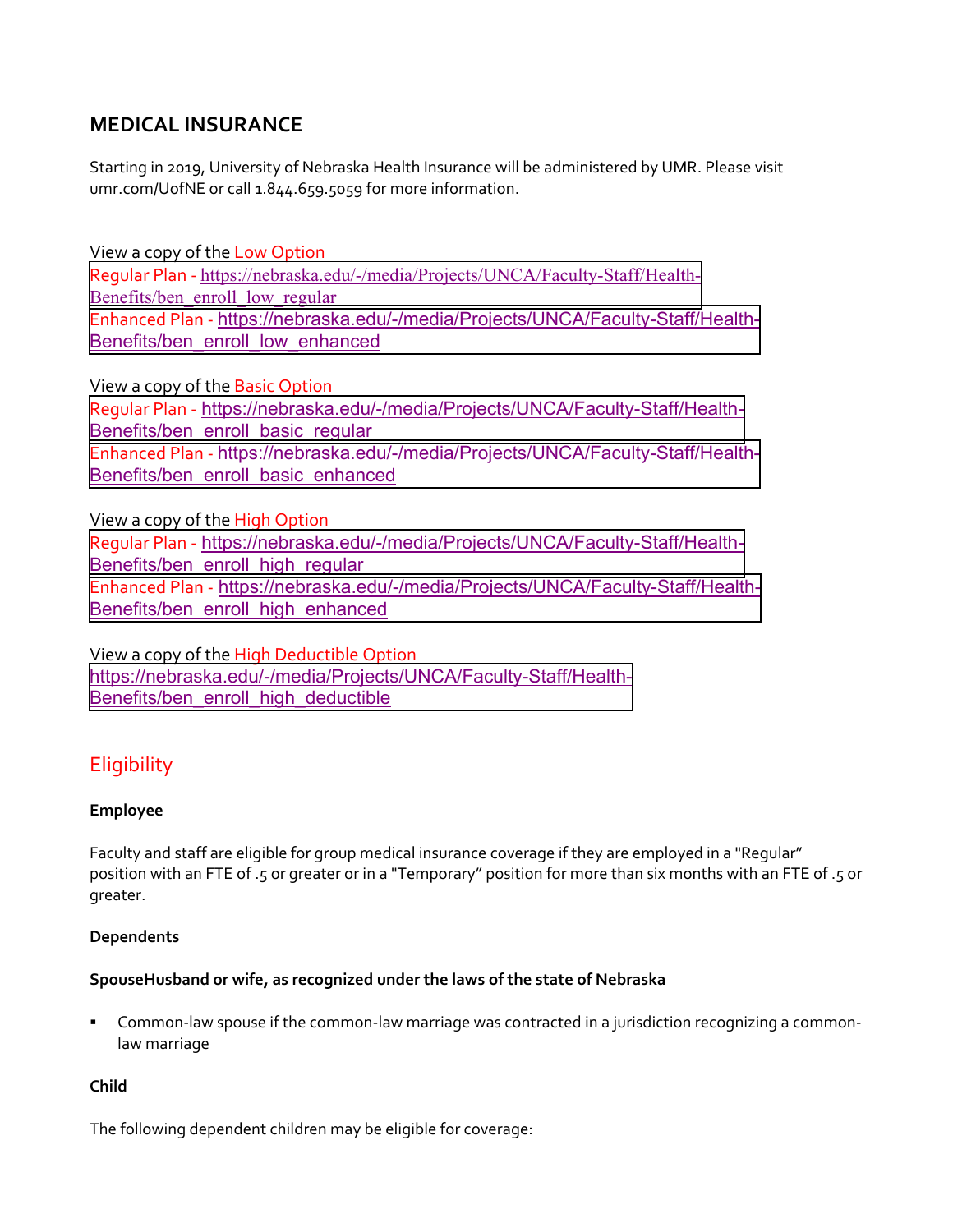- Natural-born or legally adopted child who has not reached the limiting age of 26
- Stepchild who has not reached the limiting age of 26
- Child for whom the employee has legal guardianship and who has not reached the limiting age of 26
- Child with a mental or physical disability who has attained the limiting age of 26 may continue coverage beyond age 26 if proof of disability is provided within 31 days of attaining age 26

#### *Coverage ends when the dependent child turns age 26.*

#### **Employee Plus One**

University benefits eligibility is extended to an Adult Designee of the same or opposite gender who meets all the following criteria:

- Has resided in the same residence as the employee for at least the past consecutive 12 months and intends to remain so indefinitely;
- Is at least 19 years old;
- Is directly dependent upon, or interdependent with, the employee, sharing a common financial obligation that can be documented in a manner prescribed by the university; and
- Is not currently married to or legally separated from another individual under either statutory or common law.

Additional Employee Plus One information may be found at the [Employee](https://nebraska.edu/faculty-and-staff/health-benefits/employee-plus-one) Plus One benefits module.

# Disabled Dependent Child Coverage Eligibility

A physically or mentally disabled child may remain an eligible dependent child upon reaching age 26 if incapable of self‐sustaining employment by reason of mental or physical handicap, and dependent upon you for support and maintenance. The application for such coverage must be received within 31 days of the dependent's 26th birthday and the dependent must meet all other group coverage eligibility requirements.

## Dual Spouse Premium Sharing Arrangement

Married employees who both work for the university may participate in the Dual Spouse premium sharing arrangement. An employee whose spouse is employed by an ancillary group may not participate in the Dual Spouse premium sharing arrangement. Both employees must be employed by the university.

One employee must be designated the medical insurance certificate/contract holder and possess a 100 percent benefits FTE.

Dual Spouse enrollment is limited to the Blue Cross Blue Shield High Option and Employee and Spouse or Employee and Family coverage category.

### Initial Enrollment

Employees must enroll for coverage within 31 days of the date of hire or benefits eligibility date (date the employee satisfies the criteria to be benefits-eligible). The 31-day period is not based on the employee's effective date of coverage.

Enrollment after the initial 31‐day period is limited to the annual NUFlex enrollment or when a Permitted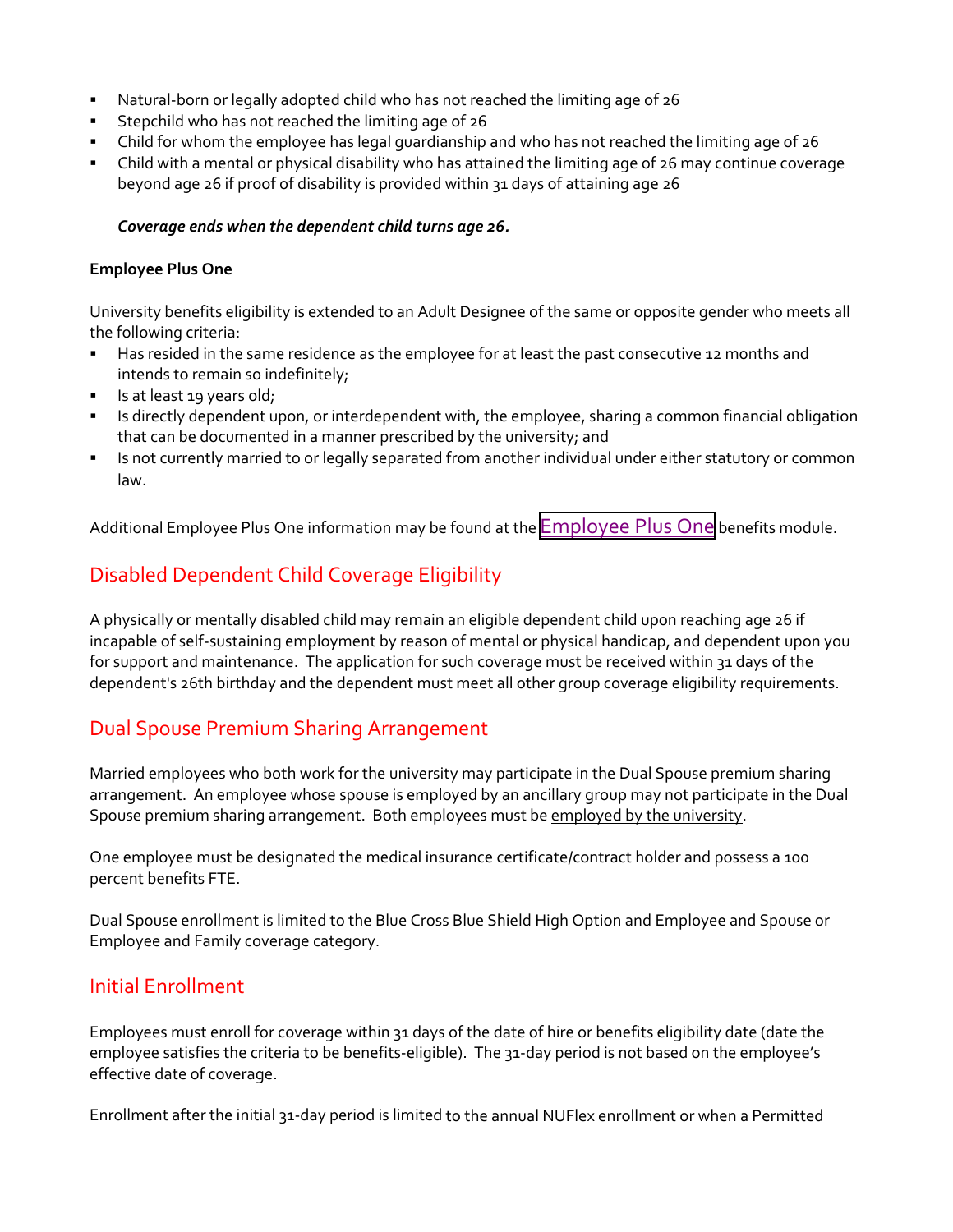Election Change Event occurs.

Employees and dependents may enroll for coverage without proof of insurability or pre‐existing condition limitation.

# Effective Date of Coverage

Coverage is effective on the first day of the month following the employee's date of hire or eligibility. Coverage for employees hired on the first day of the month will be effective on the first day of the month. Coverage for employees hired on the first working day of the month will be effective on the actual date of hire (if first working day is Jan. 5, coverage will be effective Jan. 5).

# Change in Status Guidelines

Employees may enroll, disenroll or change their medical insurance coverage category during the calendar year when a Permitted Election Change Event occurs.

Employees must enroll or make changes in coverage within 31 days of the Permitted Election Change Event. With the exception of enrollment or coverage cancellation, employees may only change their medical coverage category. Changes between medical plan "options" are not allowed.

Listed below are several Permitted Election Change Events that may allow an employee to initiate a midyear medical insurance coverage change.

- Change in legal marital status
- Change in number of dependent children
- Change in employment status or work schedule that results in a gain or loss of coverage eligibility
- Change in coverage under spouse's employer's benefits plan, if substantial

### Required Documentation for Status Changes

You will be asked to supply evidence of eligibility for each dependent you are enrolling in the medical plan. The type of evidence required will vary depending on the relationship of the dependent to you, but may include birth certificates, marriage licenses and other documentation.

## Coverage Effective Date as a Result of a Permitted Election Change Event

Coverage changes due to a Permitted Election Change Event are generally effective on the first day of the month **following** the date of the change. However, changes that occur on the first day of the month will be effective immediately. The employee must provide appropriate documentation to verify the Permitted Election Change Event.

## Birth of a Dependent Child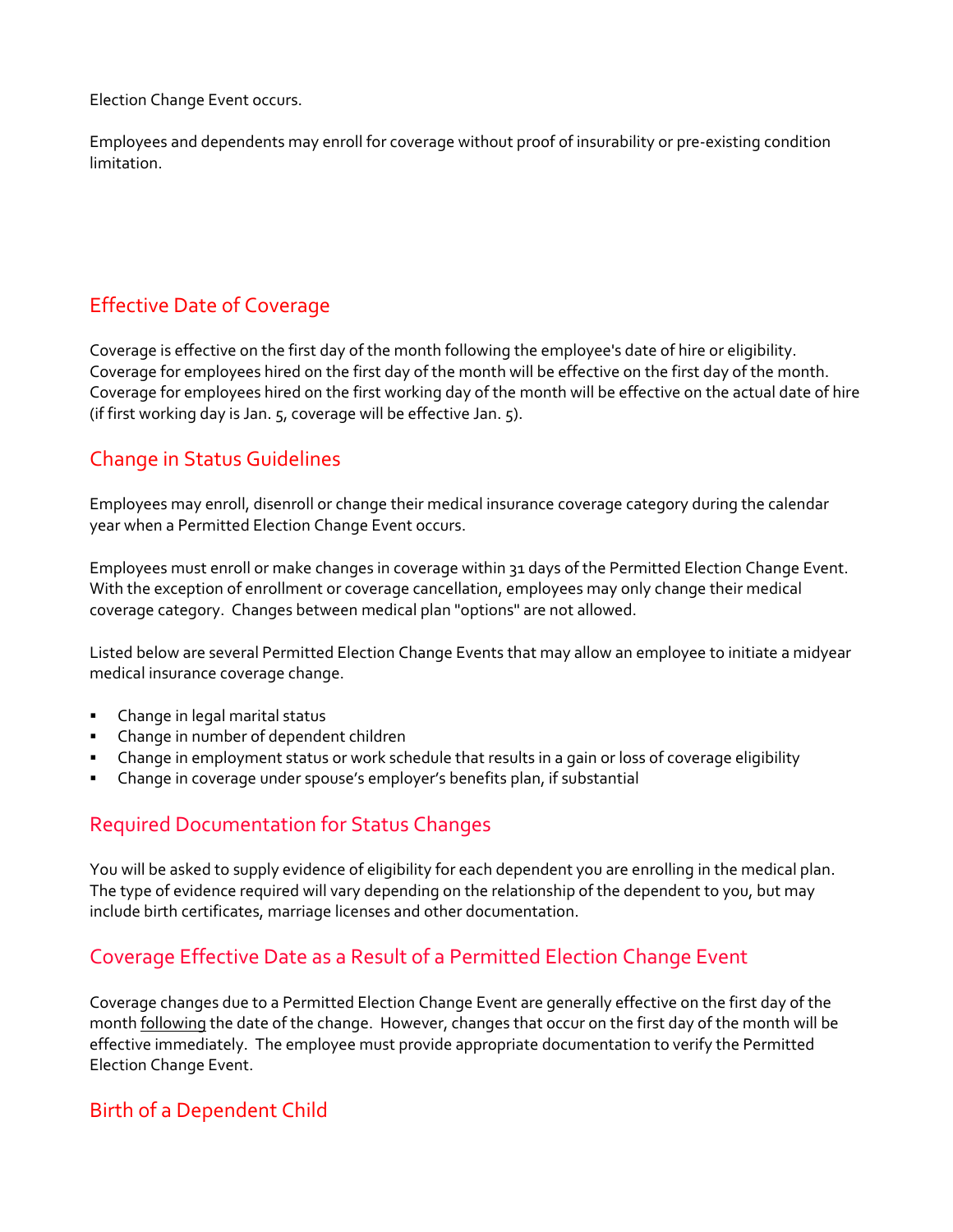Coverage changes due to a birth of a child will be effective on the dependent's date of birth. The applicable premium will begin on the first day of the month following the date of birth. The employee must provide appropriate documentation to verify the Permitted Election Change Event.

Medical coverage for a newborn child will begin at the dependent child's date of birth. **To continue the child's coverage beyond 31 days, the covered employee must contact the Campus Benefits Office within** 60 days of a dependent's date of birth to add the newborn child to his or her medical insurance policy. The employee must complete and deliver to the Campus Benefits Office a Dependent Information Request Form to add the new dependent child to the medical insurance policy **even if** he or she is currently enrolled for Employee & Child or Employee & Family coverage. If the newborn child is added, the coverage change and related increase in premiums will be effective the first of the month following the dependent's date of birth. If the employee does not complete and deliver the properly completed Dependent Information Request Form to the Campus Benefits Office within 60 days of the newborn's birth and then wants to cover the child, the child will be considered a late enrollee and benefits will not be provided to the child until the next annual NUFlex enrollment. (No coverage changes are allowed as a result of a Permitted Election Change Event.)

Do not delay completing and submitting this form while the new baby's Social Security Number is pending. Submit the form and then email your dependent's Social Security Number to the Campus Benefits Office as soon as it is issued.

# Adoption or Legal Guardianship

Coverage changes due to a dependent child who is added as a result of adoption or legal guardianship will coincide with the earlier of: 1) the date of placement for adoption, or 2) the date of entry of an order granting legal guardianship or custody of the child. Placement generally means when the adoptive parents have taken legal responsibility for the child. Premiums will begin on the first day of the month following the event. The employee must provide appropriate documentation to verify the Permitted Election Change Event. Coverage for a dependent child's baby may be added to the employee's (grandparents') medical insurance policy only if employee obtains 1) legal guardianship, or 2) adoption of the newborn child.

### Marriage

Coverage changes due to marriage will be effective on the first day of the month following the date of marriage. Changes in coverage for a marriage occurring on the first day of the month will be effective immediately. The employee must provide appropriate documentation to verify the Permitted Election Change Event.

## Divorce or Legal Separation

Coverage changes due to a Nebraska divorce will be effective the first day of the month following the date the divorce decree is final (6 months after date the decree is entered). Coverage changes due to a legal separation in Nebraska will be effective the first day of the month following the date of the court order or separation agreement.

Coverage changes due to an Iowa divorce will be effective the first day of the month following the date the divorce decree is final. Coverage changes due to an Iowa legal separation will be effective the first day of the month following the date of the court order or separation agreement.

The employee must provide appropriate documentation to verify the Permitted Election Change Event.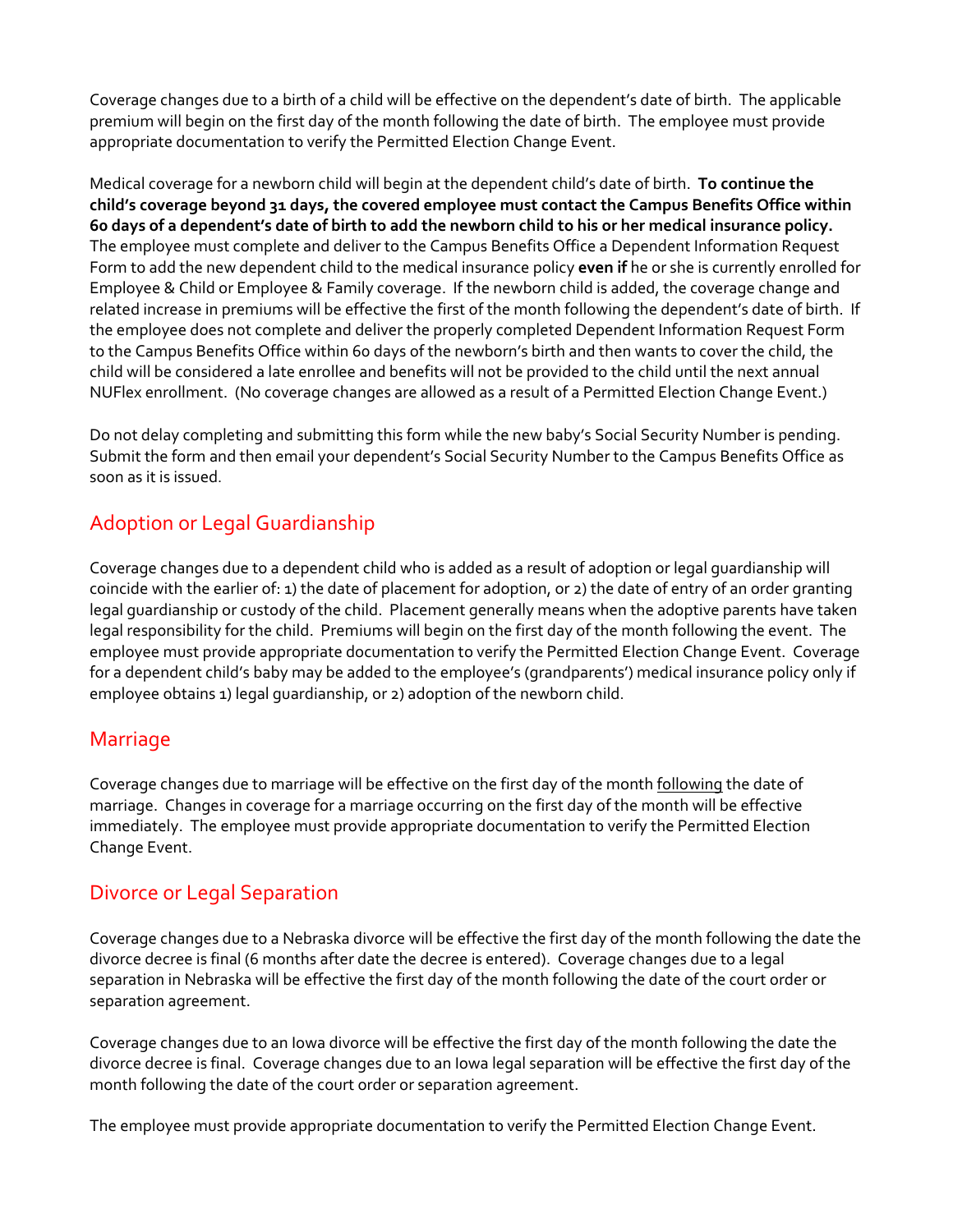# Termination of Coverage

Coverage terminates on the last day of the month following the date of termination or date the employee is no longer eligible for coverage. If the date of termination or employee's coverage ineligibility is the last day of the month, coverage will terminate immediately.

### Leave of Absence

Employees may continue medical insurance coverage while on an approved leave of absence for up to two years. The employee should contact the Campus Benefits Office to establish the direct bill premium payment process.

## Active Military Duty Leave of Absence

An employee who commences a leave of absence for active duty in the military may cancel medical insurance coverage during the leave. Upon return from active duty, the employee may re‐enroll for medical insurance coverage without proof of insurability. The employee must provide appropriate documentation to support the date military service ended.

### Annual NUFlex Enrollment

Employees may change a medical plan option or coverage category during the annual NUFlex enrollment. Proof of insurability is not required to enroll or increase coverage during the annual NUFlex enrollment.

## Extension of Coverage

Medical and prescription drug coverage for dependent children may be extended beyond age 26 (the university's plan's limiting age), or when a dependent no longer satisfies the group eligibility criteria. Extension of coverage is available to age 30 for a dependent who is unmarried, a resident of Nebraska and not covered by any other health plan. Coverage ends when the dependent no longer meets the extension of coverage eligibility criteria or the parent separates from the University of Nebraska.

A dependent child must be enrolled in the university's medical plan to be eligible for the extension of coverage. At the time of initial eligibility, a dependent will be offered an opportunity to enroll for COBRA or extension of coverage. If extension of coverage is elected, the dependent will not be eligible for COBRA coverage at a later date. A dependent must enroll for the extension of coverage within 31 days of eligibility.

# COBRA Continuation of Coverage

COBRA coverage is a continuation of Plan coverage when coverage would otherwise end because of a life event known as a "qualifying event." COBRA continuation coverage is offered to each person who is a "qualified beneficiary." A qualified beneficiary is someone who will lose coverage under the Plans because of a qualifying event. Depending on the type of qualifying event, employees, spouses of employees, and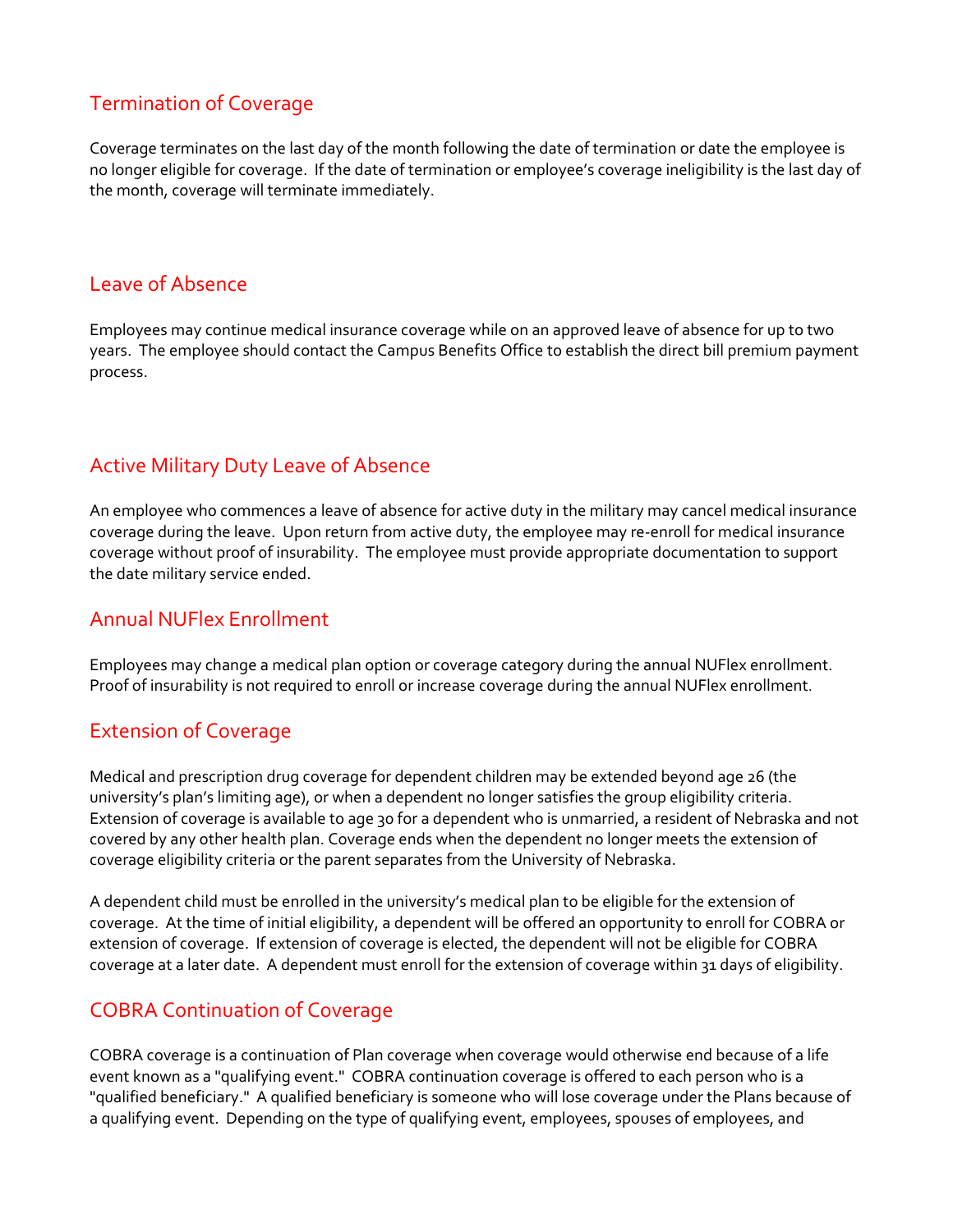dependent children of employees may be qualified beneficiaries. Under the Plans, qualified beneficiaries who elect COBRA continuation coverage must pay for COBRA continuation coverage.

If you are an employee, you will become a qualified beneficiary if you lose coverage under the Plans because of either one of the following qualifying events:

- (1) Your hours of employment are reduced; or
- (2) Your employment ends for any reason other than gross misconduct.

If you are the spouse of an employee, you will become a qualified beneficiary if you lose coverage under the Plans because of any of the following qualifying events:

- (1) Your spouse dies;
- (2) Your spouse's hours of employment are reduced;
- (3) Your spouse's employment ends for any reason other than gross misconduct;
- (4) Your spouse becomes enrolled in Medicare (Part A, Part B or both) and cancels coverage; or
- (5) You become divorced [or legally separated] from your spouse. If an employee cancels coverage for his or her spouse in anticipation of a divorce [or legal separation] and a divorce [or legal separation] later occurs, then the divorce [or legal separation] will be considered a qualifying event even though the ex‐spouse lost coverage earlier. If the ex‐spouse notifies the COBRA Plan Administrator within 60 days of the decree of dissolution of marriage date and can establish that the employee canceled the coverage earlier in anticipation of the divorce [or legal separation], then COBRA coverage may be available for the period after the divorce [or legal separation].

Your dependent children will become qualified beneficiaries if they lose coverage under the Plans because of any of the following qualifying events:

- (1) The parent‐employee dies;
- (2) The parent‐employee's hours of employment are reduced;
- (3) The parent‐employee's employment ends for any reason other than gross misconduct;
- (4) The parent‐employee becomes enrolled in Medicare (Part A, Part B or both) and cancels coverage;
- (5) The parents become divorced [or legally separated]; or
- (6) The child stops being eligible for coverage under the plan as a "dependent child."

The Plans offer COBRA continuation coverage to qualified beneficiaries only after the COBRA Plan Administrator has received timely notice that a qualifying event has occurred, including the end of employment, reduction of hours of employment, death of the employee, or enrollment of the employee in Medicare (Part A, Part B or both).

#### Additional COBRA [Information](https://nebraska.edu/faculty-and-staff/health-benefits/cobra-benefits-post-employment)

# Survivor Benefits upon the Death of an Employee

The spouse of a deceased employee who was enrolled for medical coverage at time of death may continue coverage through COBRA or the retiree medical insurance program until his or her death or remarriage.

A dependent child of a deceased employee who was enrolled for medical coverage at time of death may continue coverage through COBRA or the retiree medical insurance program if the child has not reached the plan's limiting age.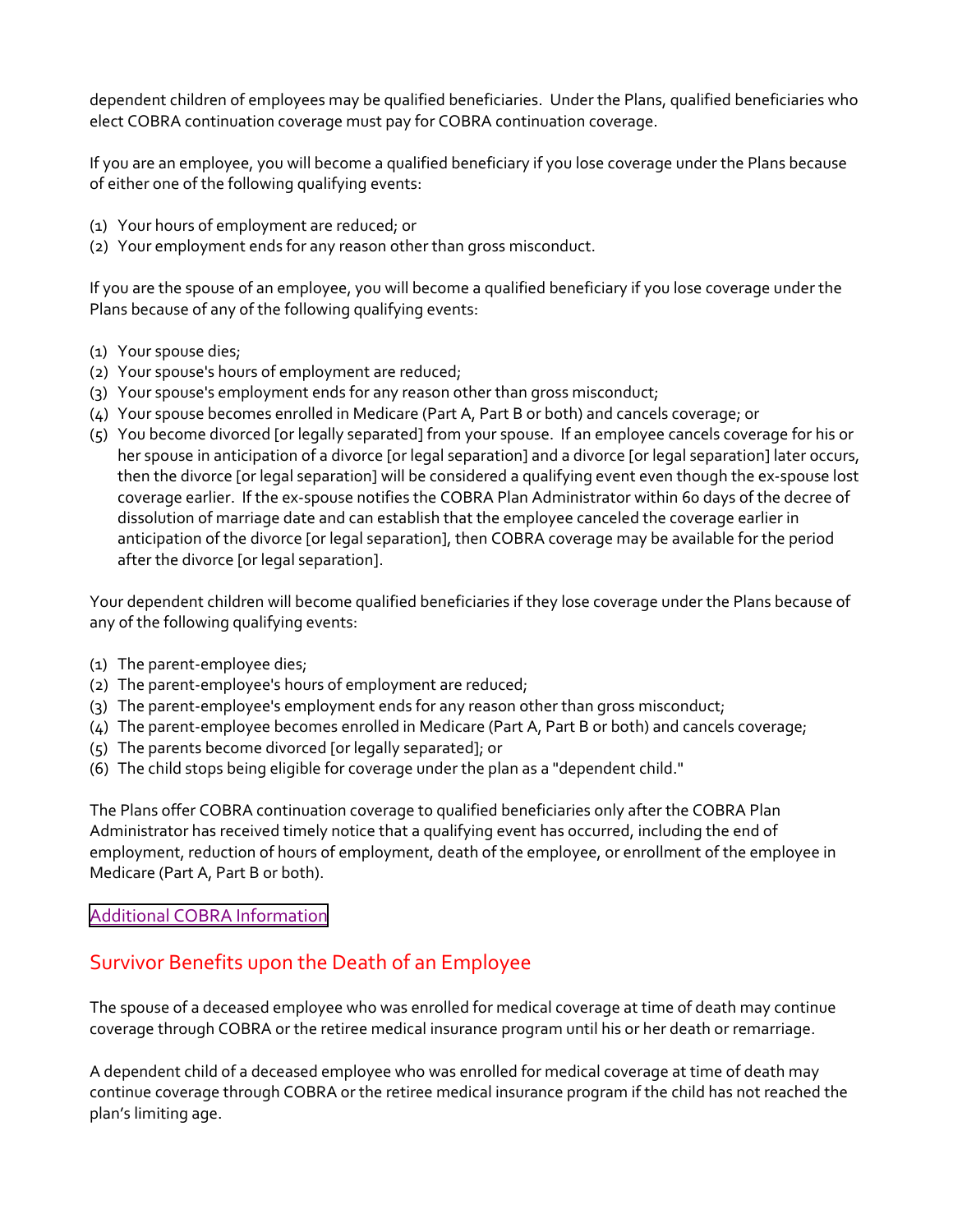# Summary of Benefits and Coverage (SBC)

The Summary of Benefits and Coverage (SBC) is a new document that summarizes important information about your health benefits. The SBC is designed to help you make informed decisions about which medical plan to choose. As part of the federal health care reform legislation, we have made the SBCs available to you at www.nebraska.edu/benefits.

## Health Risk Assessment

In addition to your insured benefits, the University of Nebraska has a commitment to our employees' wellness. As part of that commitment, we offer all active (benefits‐eligible) employees, retirees and ancillary insureds the opportunity to complete a Health Risk Assessment (HRA).

The HRA is a valuable educational tool designed to help you learn important information about your current health status and how to improve it. Participation is voluntary; however, by completing this short survey (it will take 10 ‐ 15 minutes to complete); you will receive a Personal Health Report that will help you assess and monitor your personal health status. Survey questions will include health‐related information such as blood pressure and cholesterol/ blood sugar. We encourage you to "know your numbers" and have them available while you complete the survey. Employees who are enrolled in the university's medical plan and complete the HRA will be eligible for enhanced wellness and preventive services benefits for themselves as well as their covered family members. Enhanced wellness and preventive services include:

- Annual preventive care allowance of \$400 (for insureds age 2 and over)
- 100 percent coverage for a routine preventive colonoscopy once every 10 years beginning at age 50 (services must be provided by a PPO Provider) If colonoscopy lab services are provided out‐of‐network or outside the state where the colonoscopy is performed, out‐of‐network charges may apply.
- \$0 copay for generic prescription drugs through the CVS Caremark mail service program

Your personal health information will remain confidential as the university will only have access to the aggregate information obtained from the survey. This website is part of Wellstream, a third party vendor, to help assure the confidentiality of your information. Aggregate data from each campus will be used to create programming to set goals for improving the health and well‐being of employees.

To obtain these enhanced benefits, the Health Risk Assessment must be taken within 31 days of your hire date. Thereafter, the HRA must be completed annually in the fall.

## Disclosure of Grandfathered Status

This group health plan believes the low, basic, and high plans are a "grandfathered health plan" under the Patient Protection and Affordable Care Act (the Affordable Care Act). As permitted by the Affordable Care Act, a grandfathered health plan can preserve certain basic health coverage that was already in effect when that law was enacted. Being a grandfathered health plan means that your plan may not include certain consumer protections of the Affordable Care Act that apply to other plans, for example, the requirement for the provision of preventive health services without any cost sharing. However, grandfathered health plans must comply with certain other consumer protections in the Affordable Care Act, for example, the elimination of lifetime limits on benefits.